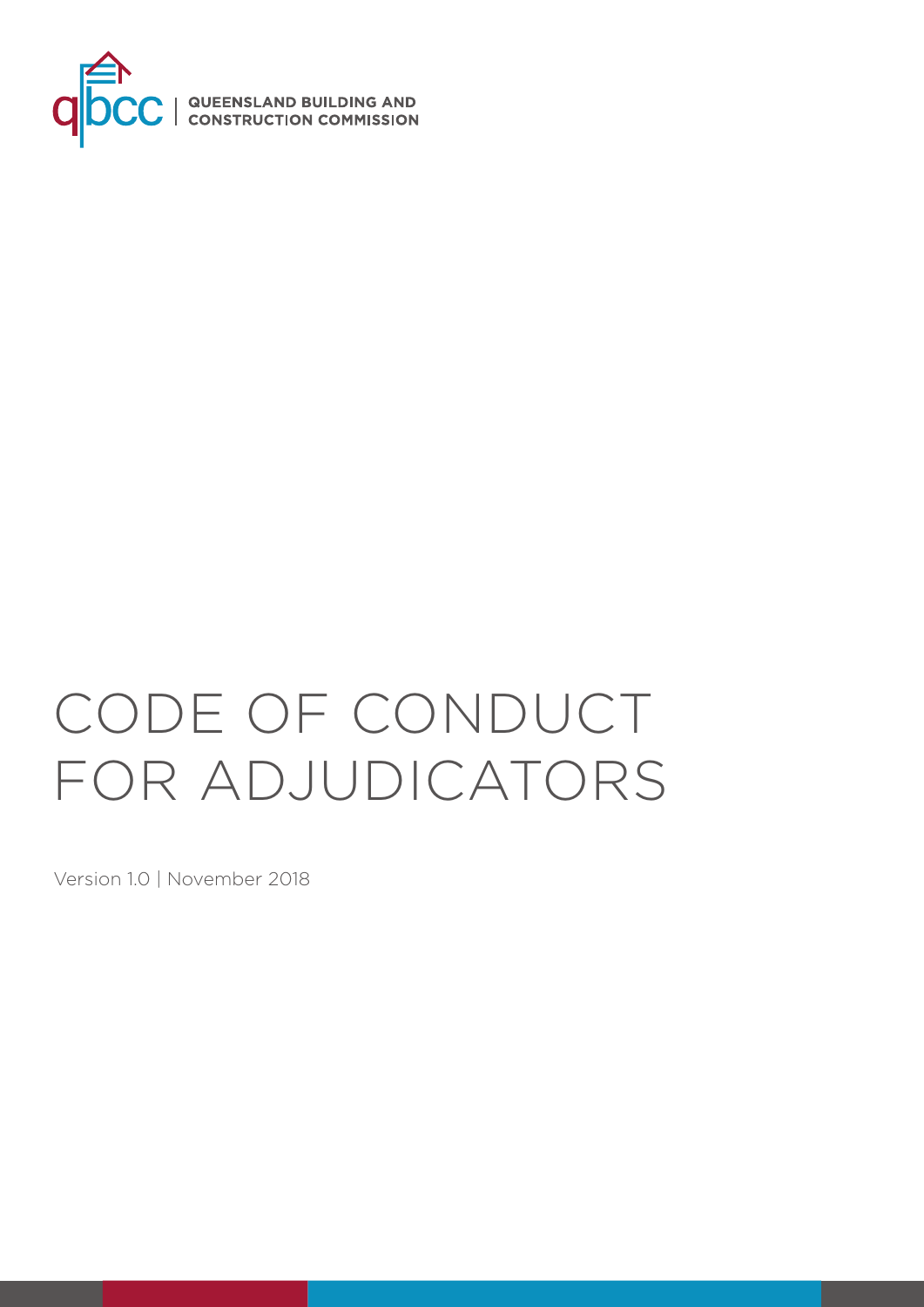# INTRODUCTION

This Code of Conduct (Code) is made by the Adjudication Registrar (the Registrar) pursuant to section 181 of the *Building Industry Fairness (Security of Payment) Act 2017*  (BIF Act) and approved by the Building Industry Fairness (Security of Payment) Regulation 2018 (BIF Regulation).

The main purpose of the BIF Act is to help people working in the building and construction industry get paid for the work they do.

A key link in achieving the purpose of the BIF Act is the creation of an enhanced procedure for the making of payment claims and responses to payment claims to resolve payment issues faster. The BIF Act provides processes to ensure a streamlined system for adjudication of disputed payment claims for greater ease of use, and the recovery of amounts claimed.

This Code sets out the standards of conduct required from adjudicators when adjudicating payment claim disputes made under the BIF Act.

## PURPOSE

The purpose of this code is to:

- Set the standards of conduct and professionalism required from adjudicators when adjudicating payment claim disputes under the BIF Act;
- Inform the public and participants in the adjudication process of the standards of conduct and professionalism they can expect from an adjudicator.

# COMPLIANCE WITH THE CODE OF CONDUCT

Pursuant to section 170 of the BIF Act, contravention of a requirement of the Code by an adjudicator is a ground for suspending or cancelling the adjudicator's registration.

# STANDARDS OF CONDUCT

A registered Adjudicator must:

- 1. Manage prescribed conflicts of interest
- 2. Conduct her/himself professionally
- 3. Maintain impartiality and objectivity
- 4. Ensure confidentiality is maintained
- 5. Comply with legislation and the Registrar's policies
- 6. Charge reasonable fees

# EXPLANATORY STATEMENTS OF THE STANDARDS OF CONDUCT

#### **1. An adjudicator must manage conflicts of interest**

An adjudicator is to appropriately manage any conflict of interest that could impact, or be conceived as impacting, on an adjudicator's ability to fulfil their functions as an adjudicator impartially.

Section 80 of the BIF Act states that an adjudicator is ineligible to adjudicate an adjudication application if the adjudicator:

- a) Is a party to a construction contract to which an application relates; or
- b) Has a conflict of interest as prescribed under the BIF Regulation.

Section 13 of the BIF Regulation prescribes the circumstances that are deemed to be conflicts of interest that would prevent an adjudicator from adjudicating an adjudication application.

#### **2. An adjudicator must conduct themselves professionally**

An adjudicator must, at all times, conduct themselves professionally and with dignity and not behave in a manner which might reasonably be perceived as conduct diminishing the standing of the BIF Act, the Adjudication Registry or the adjudication process.

This includes:

- a) Communicating with those involved in the adjudication process with courtesy and respect;
- b) Carrying out his/her role in a conscientious and diligent manner;
- c) Preparing appropriately for the adjudication concerned;
- d) Not delegating any duty to decide to any other person;
- e) Not unduly delaying the completion of the adjudication process; and
- f) Abiding by the adjudication process.

In the event of any complaint, the adjudicator is to afford all assistance to enable the Registrar to determine the merits of the complaint.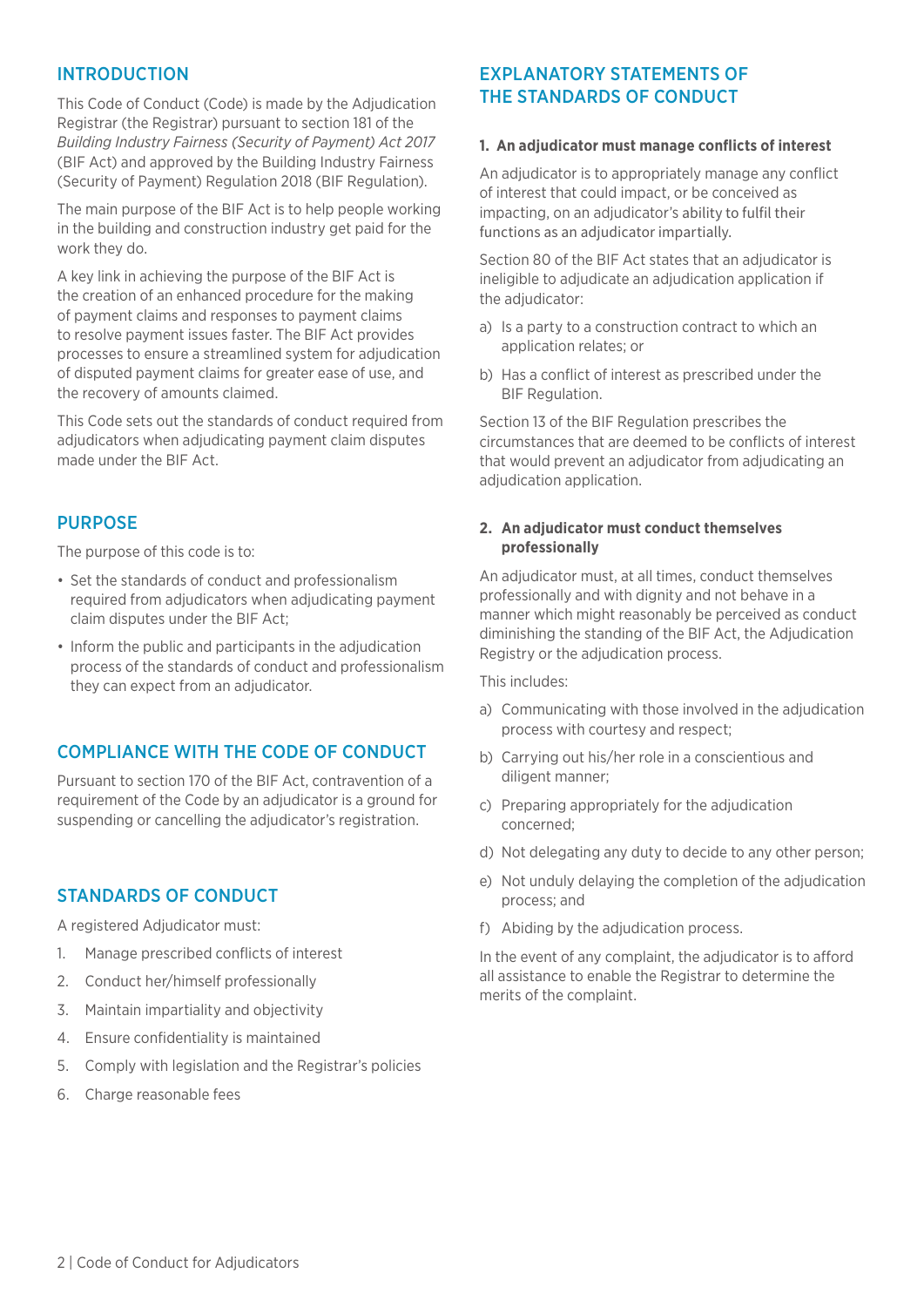### **3. An adjudicator must maintain impartiality and objectivity**

An adjudicator must, at all times, maintain the integrity and fairness of the adjudication process. This requires that an adjudicator remain impartial during the adjudication process towards the parties and any representatives involved in the dispute.

Section 88 of the BIF Act specifically limits the adjudicator to considering only the following when making a determination:

- a) The provisions of the BIF Act;
- b) The provisions of the relevant contract giving rise to the dispute;
- c) The payment claim and all submissions, including relevant documentation provided by the claimant;
- d) The payment schedule of the respondent and those submissions, including relevant documentation provided by the respondent, that do not contain new reasons that were not in the payment schedule; and
- e) Results of any inspection carried out by the adjudicator.

An adjudicator's decision must disclose proper analysis, objectivity and regard only to those limited matters referred above.

## **4. An adjudicator must ensure that confidentiality is maintained**

Confidential commercial information disclosed by the parties to an adjudication must only be used or disclosed by the adjudicator for the purposes of the adjudication or in connection with the performance of a function under the BIF Act.

An adjudicator must ensure that all documentation provided in the adjudication process is protected against loss or unauthorised access, use or disclosure.

An adjudicator is to adhere to these principles of confidentiality both during and after completion of the adjudication process.

## **5. An adjudicator must comply with legislation and the Registrar's policies**

An adjudicator is at all times to comply with all requirements of the BIF Act and supporting regulations and abide by policies made by the Registrar in accordance with the BIF Act.

## **6. Adjudicator fees and expenses to be charged**

An adjudicator is to adhere to the maximum fees prescribed under section 14 of the BIF Regulation for the adjudication of a payment claim of \$25,000 or less.

For the adjudication of all other matters, an adjudicator is to only charge fees and expenses agreed between the adjudicator and the parties to the adjudication, or if no amount is agreed, only reasonable fees and expenses.

# **7. Complaints**

The Registrar may investigate a complaint received about the conduct of an adjudicator. If an adjudicator has contravened a requirement of the code, the Registrar may suspend or cancel the adjudicator's registration.